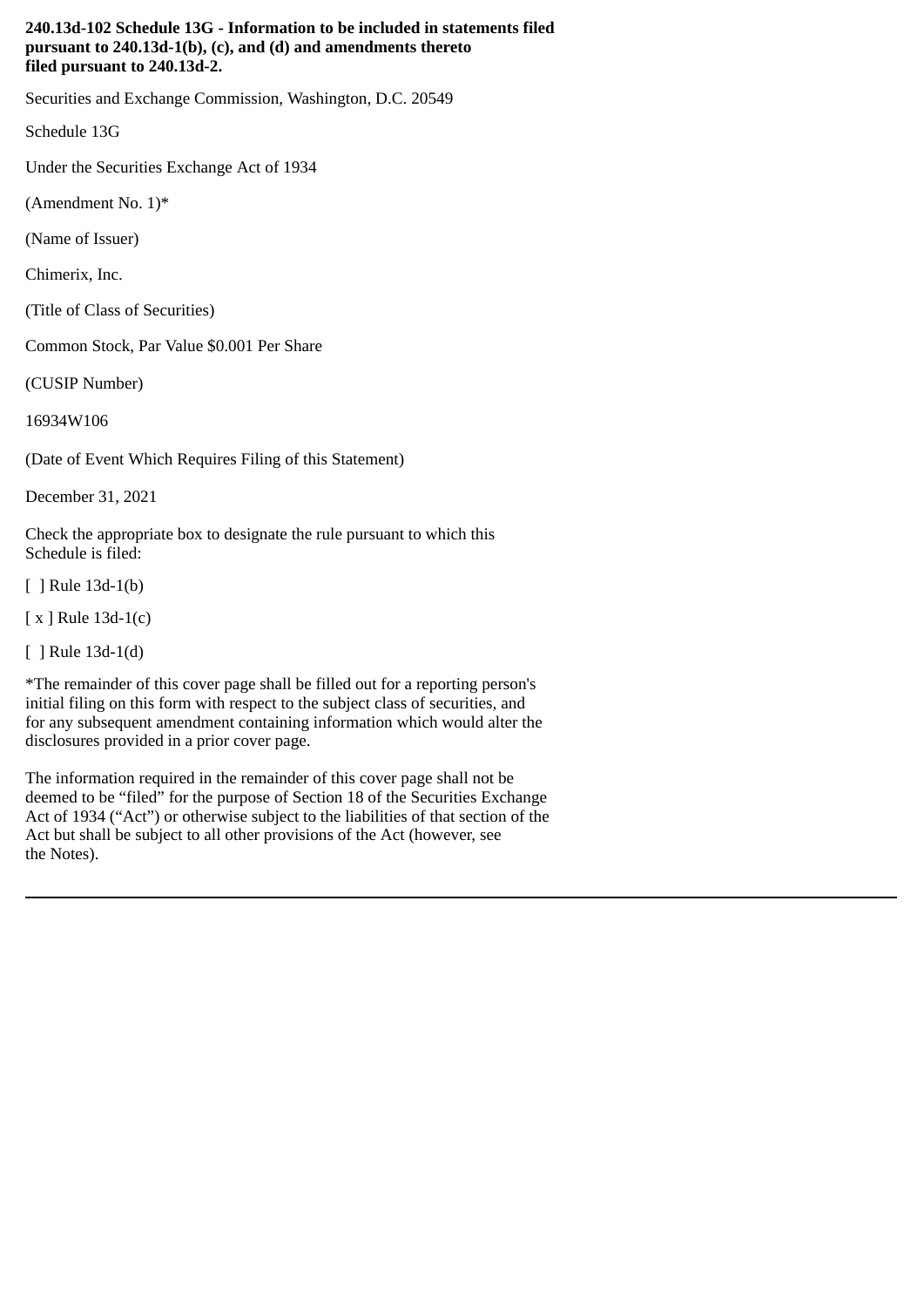| <b>CUSIP No. 16934W106</b>                                                                  |                                                                |      |
|---------------------------------------------------------------------------------------------|----------------------------------------------------------------|------|
|                                                                                             | (1) Names of reporting persons  Point72 Asset Management, L.P. |      |
| (2) Check the appropriate box if a member of a group                                        |                                                                | (a)  |
|                                                                                             | (see instructions)                                             | (b)X |
| (3) SEC use only                                                                            |                                                                |      |
| (4) Citizenship or place of organization Delaware                                           |                                                                |      |
| Number of shares beneficially owned by each reporting person with:                          |                                                                |      |
| (5) Sole voting power                                                                       | 0                                                              |      |
| (6) Shared voting power                                                                     | 4,541,353 (see Item 4)                                         |      |
| (7) Sole dispositive power                                                                  | $\Omega$                                                       |      |
| (8) Shared dispositive power                                                                | 4,541,353 (see Item 4)                                         |      |
| (9) Aggregate amount beneficially owned by each reporting person<br>4,541,353 (see Item 4)  |                                                                |      |
| (10) Check if the aggregate amount in Row (9) excludes certain shares<br>(see instructions) |                                                                |      |
| (11) Percent of class represented by amount in Row (9) 5.2% (see Item 4)                    |                                                                |      |
| (12) Type of reporting person (see instructions) PN                                         |                                                                |      |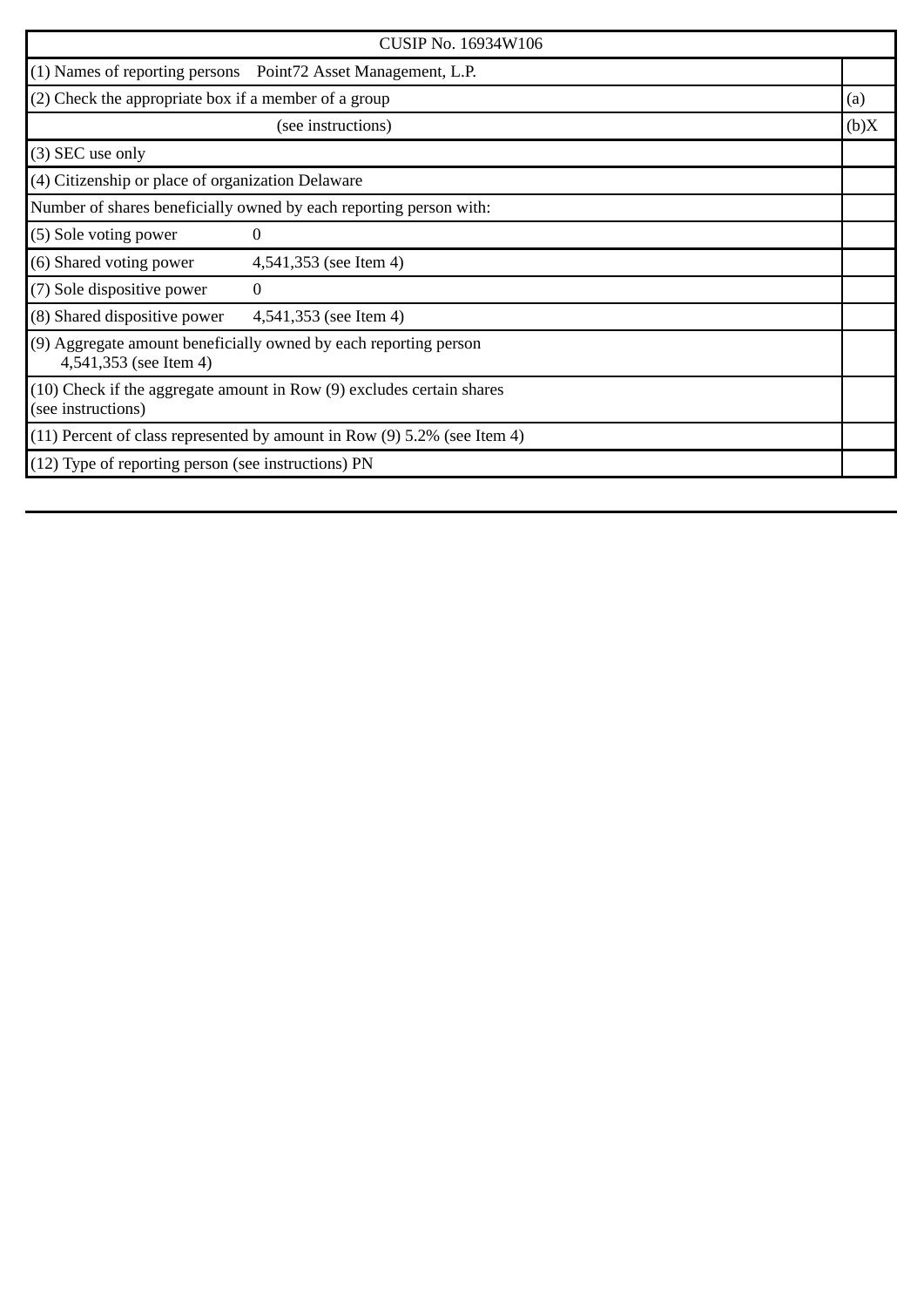| CUSIP No. 16934W106                                                                             |                                                                |      |
|-------------------------------------------------------------------------------------------------|----------------------------------------------------------------|------|
|                                                                                                 | (1) Names of reporting persons  Point72 Capital Advisors, Inc. |      |
| (2) Check the appropriate box if a member of a group                                            |                                                                | (a)  |
|                                                                                                 | (see instructions)                                             | (b)X |
| (3) SEC use only                                                                                |                                                                |      |
| (4) Citizenship or place of organization Delaware                                               |                                                                |      |
| Number of shares beneficially owned by each reporting person with:                              |                                                                |      |
| (5) Sole voting power                                                                           | 0                                                              |      |
| (6) Shared voting power                                                                         | 4,541,353 (see Item 4)                                         |      |
| (7) Sole dispositive power                                                                      | $\bf{0}$                                                       |      |
| (8) Shared dispositive power                                                                    | 4,541,353 (see Item 4)                                         |      |
| (9) Aggregate amount beneficially owned by each reporting person<br>4,541,353 (see Item 4)      |                                                                |      |
| $(10)$ Check if the aggregate amount in Row $(9)$ excludes certain shares<br>(see instructions) |                                                                |      |
| $(11)$ Percent of class represented by amount in Row $(9)$ 5.2% (see Item 4)                    |                                                                |      |
| $(12)$ Type of reporting person (see instructions) CO                                           |                                                                |      |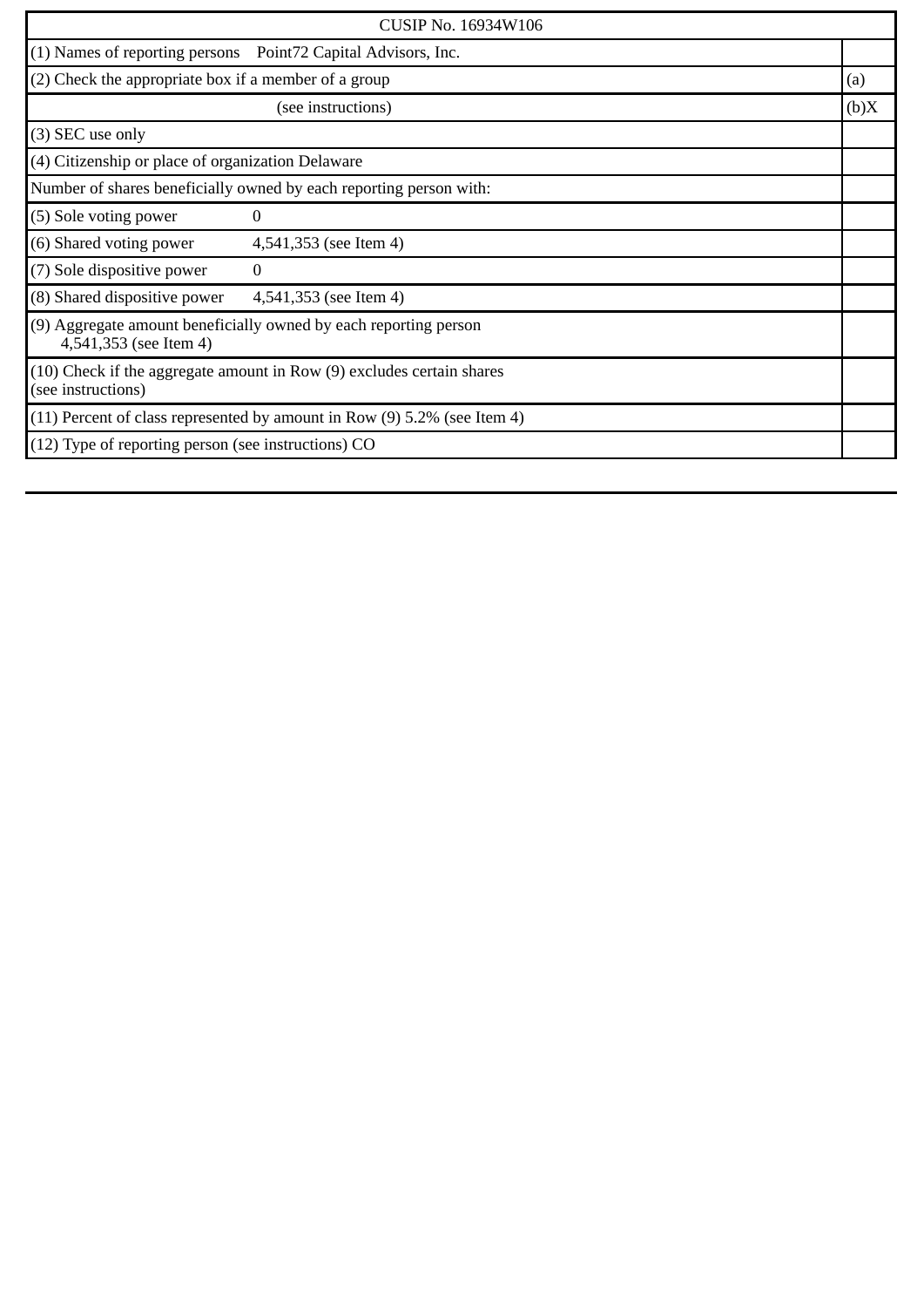| <b>CUSIP No. 16934W106</b>                                                                  |                                                                  |      |
|---------------------------------------------------------------------------------------------|------------------------------------------------------------------|------|
|                                                                                             | (1) Names of reporting persons Cubist Systematic Strategies, LLC |      |
|                                                                                             | (2) Check the appropriate box if a member of a group             |      |
|                                                                                             | (see instructions)                                               | (b)X |
| (3) SEC use only                                                                            |                                                                  |      |
| (4) Citizenship or place of organization Delaware                                           |                                                                  |      |
| Number of shares beneficially owned by each reporting person with:                          |                                                                  |      |
| (5) Sole voting power                                                                       | 0                                                                |      |
| (6) Shared voting power                                                                     | $1,800$ (see Item 4)                                             |      |
| (7) Sole dispositive power                                                                  | $\Omega$                                                         |      |
| (8) Shared dispositive power                                                                | 1,800 (see Item 4)                                               |      |
| (9) Aggregate amount beneficially owned by each reporting person<br>1,800 (see Item 4)      |                                                                  |      |
| (10) Check if the aggregate amount in Row (9) excludes certain shares<br>(see instructions) |                                                                  |      |
| (11) Percent of class represented by amount in Row $(9)$ <0.1% (see Item 4)                 |                                                                  |      |
| (12) Type of reporting person (see instructions) OO                                         |                                                                  |      |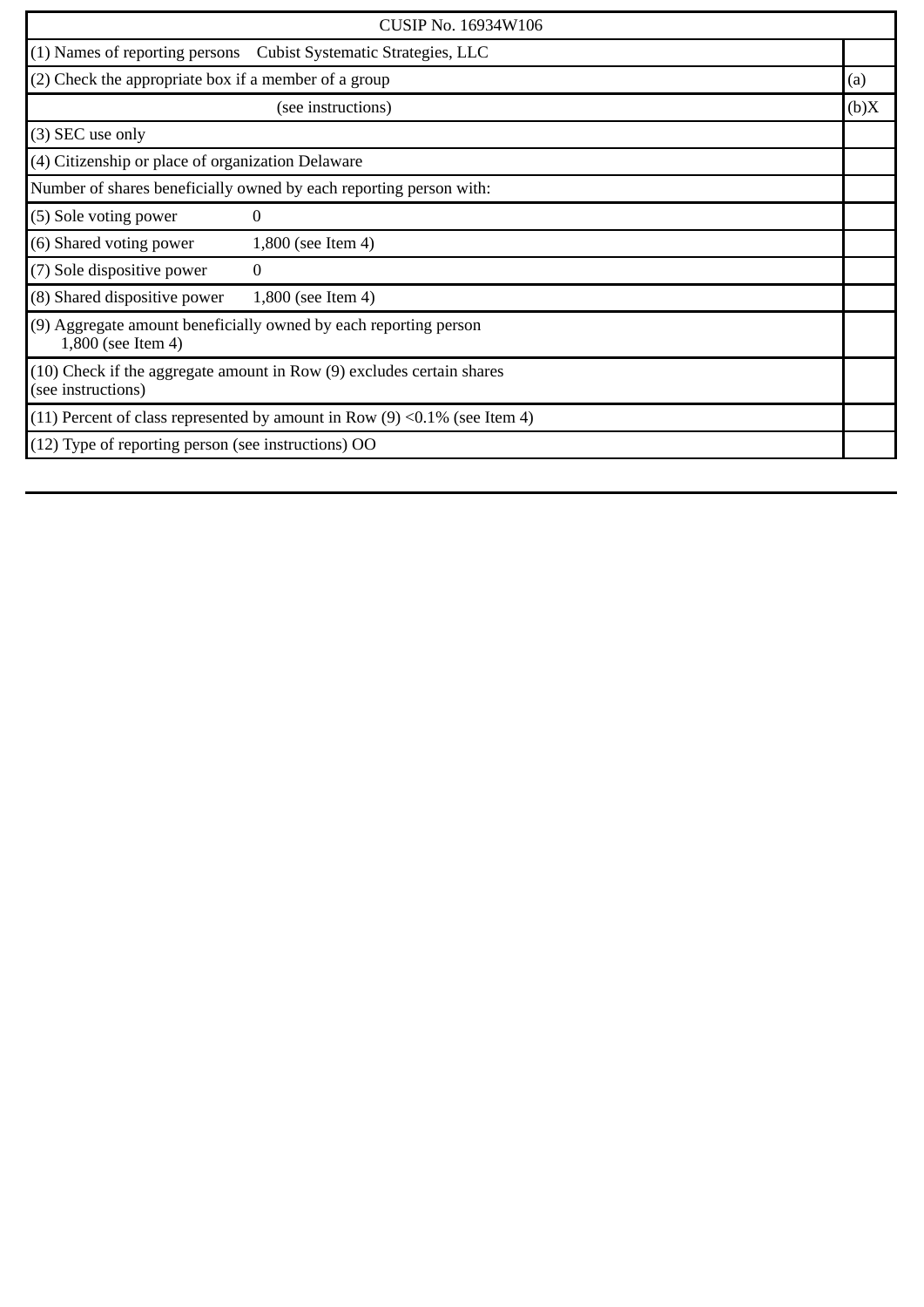| CUSIP No. 16934W106                                                                         |                                                      |      |
|---------------------------------------------------------------------------------------------|------------------------------------------------------|------|
| (1) Names of reporting persons  Point72 Hong Kong Limited                                   |                                                      |      |
|                                                                                             | (2) Check the appropriate box if a member of a group |      |
|                                                                                             | (see instructions)                                   | (b)X |
| (3) SEC use only                                                                            |                                                      |      |
| (4) Citizenship or place of organization Hong Kong                                          |                                                      |      |
| Number of shares beneficially owned by each reporting person with:                          |                                                      |      |
| (5) Sole voting power                                                                       | 0                                                    |      |
| (6) Shared voting power                                                                     | 5,101 (see Item 4)                                   |      |
| (7) Sole dispositive power                                                                  | $\bf{0}$                                             |      |
| (8) Shared dispositive power                                                                | 5,101 (see Item 4)                                   |      |
| (9) Aggregate amount beneficially owned by each reporting person<br>5,101 (see Item 4)      |                                                      |      |
| (10) Check if the aggregate amount in Row (9) excludes certain shares<br>(see instructions) |                                                      |      |
| (11) Percent of class represented by amount in Row $(9)$ <0.1% (see Item 4)                 |                                                      |      |
| (12) Type of reporting person (see instructions) OO                                         |                                                      |      |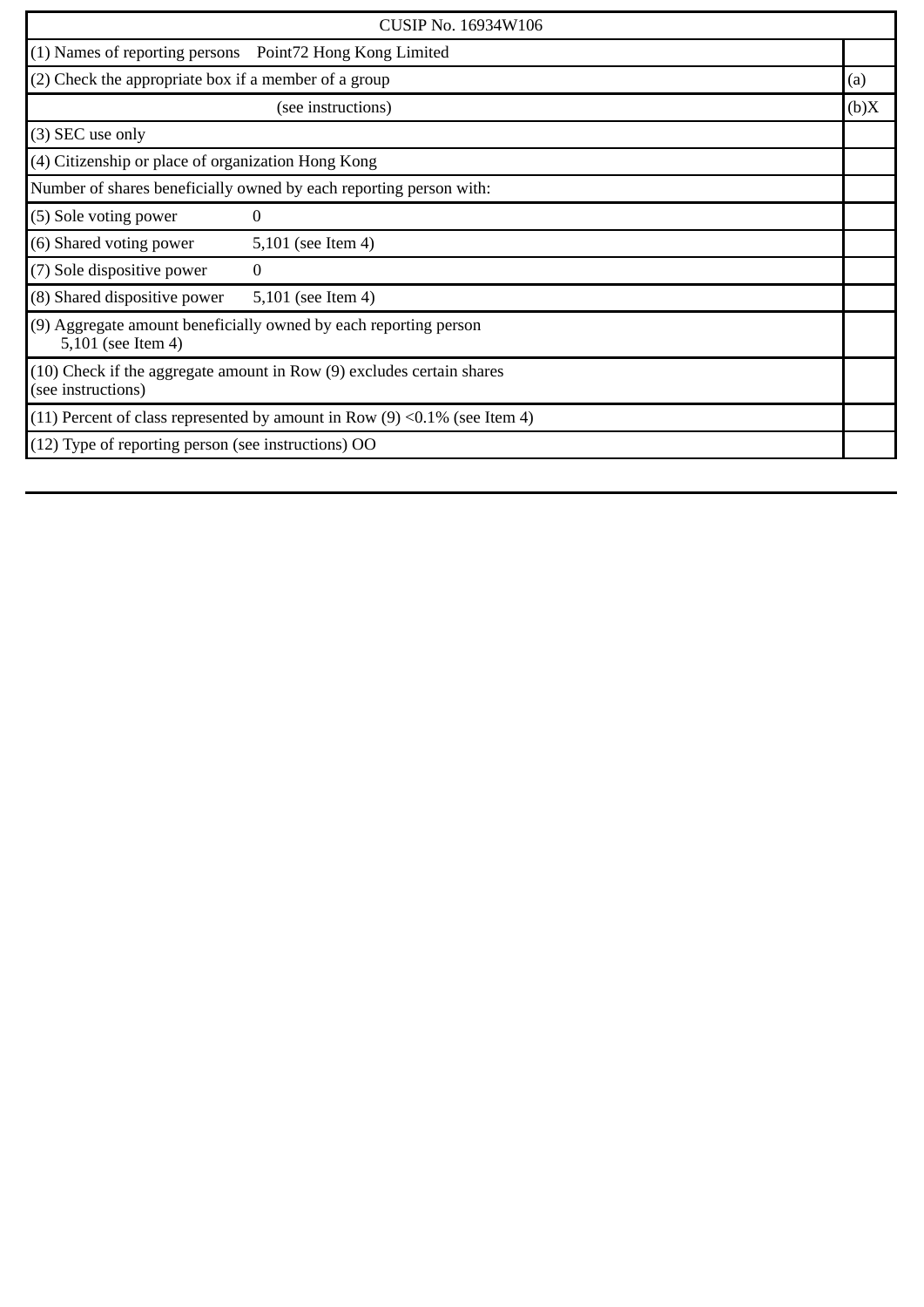| CUSIP No. 16934W106                                                                             |                        |      |
|-------------------------------------------------------------------------------------------------|------------------------|------|
| $(1)$ Names of reporting persons                                                                | Steven A. Cohen        |      |
| (2) Check the appropriate box if a member of a group                                            |                        | (a)  |
|                                                                                                 | (see instructions)     | (b)X |
| (3) SEC use only                                                                                |                        |      |
| (4) Citizenship or place of organization United States                                          |                        |      |
| Number of shares beneficially owned by each reporting person with:                              |                        |      |
| (5) Sole voting power                                                                           | 0                      |      |
| (6) Shared voting power                                                                         | 4,548,254 (see Item 4) |      |
| (7) Sole dispositive power                                                                      | $\bf{0}$               |      |
| (8) Shared dispositive power                                                                    | 4,548,254 (see Item 4) |      |
| (9) Aggregate amount beneficially owned by each reporting person<br>4,548,254 (see Item 4)      |                        |      |
| $(10)$ Check if the aggregate amount in Row $(9)$ excludes certain shares<br>(see instructions) |                        |      |
| $(11)$ Percent of class represented by amount in Row $(9)$ 5.2% (see Item 4)                    |                        |      |
| $(12)$ Type of reporting person (see instructions) IN                                           |                        |      |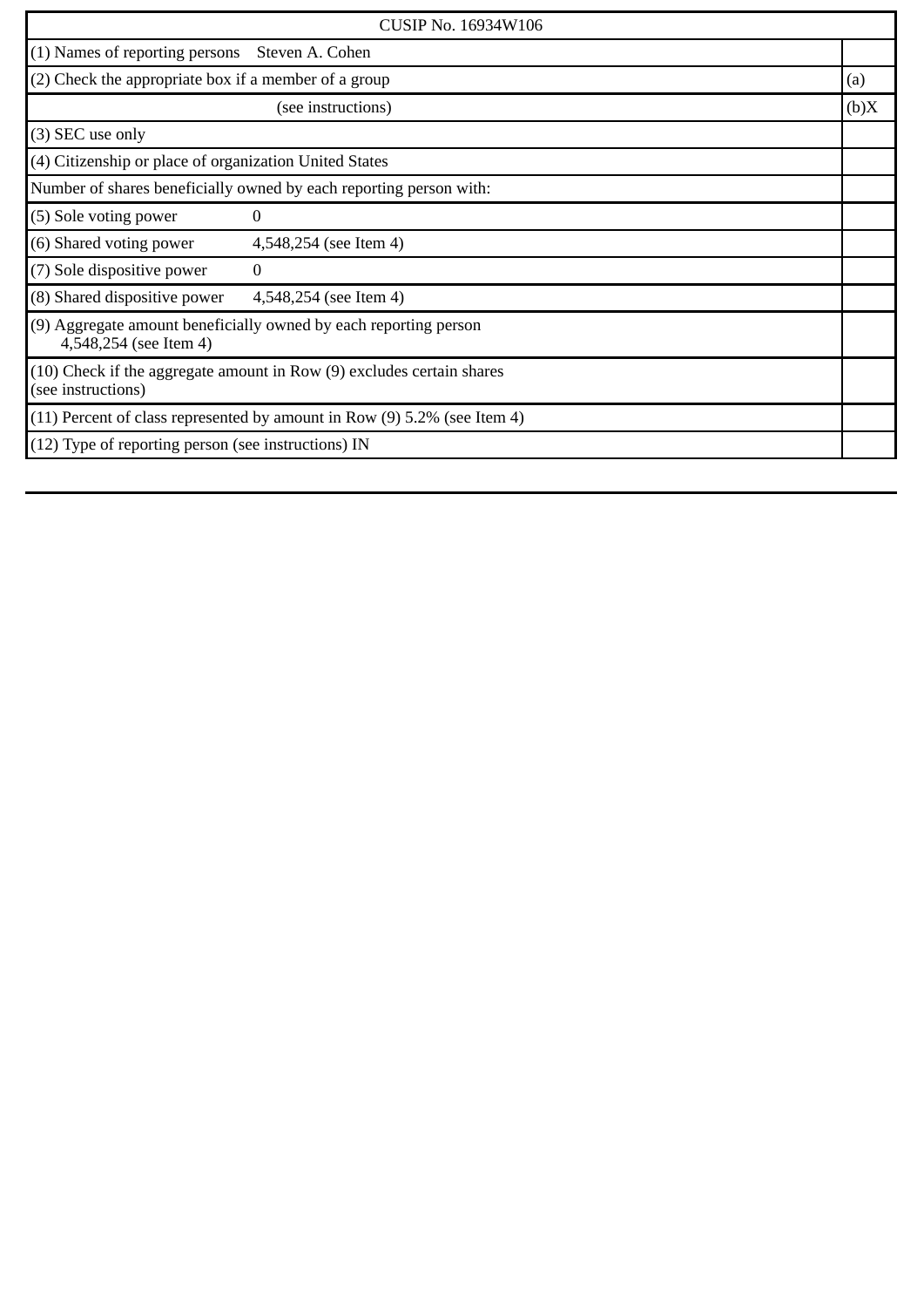Item 1(a) Name of issuer:

Chimerix, Inc.

Item 1(b) Address of issuer's principal executive offices:

2505 Meridian Parkway, Suite 100, Durham, North Carolina 27713

2(a) Name of person filing:

This statement is filed by: (i) Point72 Asset Management, L.P. ("Point72 Asset Management") with respect to shares of common stock, par value \$0.001 per share ("Shares"), of the Issuer held by certain investment funds it manages; (ii) Point72 Capital Advisors, Inc. ("Point72 Capital Advisors Inc.") with respect to Shares held by certain investment funds managed by Point72 Asset Management; (iii) Cubist Systematic Strategies, LLC ("Cubist Systematic Strategies") with respect to Shares held by certain investment funds it manages; (iv) Point72 Hong Kong Limited ("Point72 Hong Kong") with respect to Shares held by certain investment funds it manages; and (v) Steven A. Cohen ("Mr. Cohen") with respect to Shares beneficially owned by Point72 Asset Management, Point72 Capital Advisors Inc., Cubist Systematic Strategies, and Point72 Hong Kong.

Point72 Asset Management, Point72 Capital Advisors Inc., Cubist Systematic Strategies, Point72 Hong Kong, and Mr. Cohen have entered into a Joint Filing Agreement, a copy of which is filed with this Schedule 13G as Exhibit 99.1, pursuant to which they have agreed to file this Schedule 13G jointly in accordance with the provisions of Rule 13d-1(k) of the Act.

2(b) Address or principal business office or, if none, residence:

The address of the principal business office of (i) Point72 Asset Management, Point72 Capital Advisors Inc., and Mr. Cohen is 72 Cummings Point Road, Stamford, CT 06902; (ii) Cubist Systematic Strategies is 55 Hudson Yards, New York, NY 10001; and (iii) Point72 Hong Kong is 12th Floor, Chater House, 8 Connaught Road Central, Hong Kong.

2(c) Citizenship:

Point72 Asset Management is a Delaware limited partnership. Point72 Capital Advisors Inc. is a Delaware corporation. Cubist Systematic Strategies is a Delaware limited liability company. Point72 Hong Kong is a Hong Kong limited liability company. Mr. Cohen is a United States citizen.

2(d) Title of class of securities:

Common Stock, Par Value \$0.001 Per Share

2(e) CUSIP Number:

16934W106

*Item 3.*

Not applicable

*Item 4.* Ownership

As of the close of business on December 31, 2021:

1. Point72 Asset Management, L.P.

(a) Amount beneficially owned: 4,541,353

(b) Percent of class: 5.2%

(c) Number of shares as to which the person has:

(i) Sole power to vote or to direct the vote: 0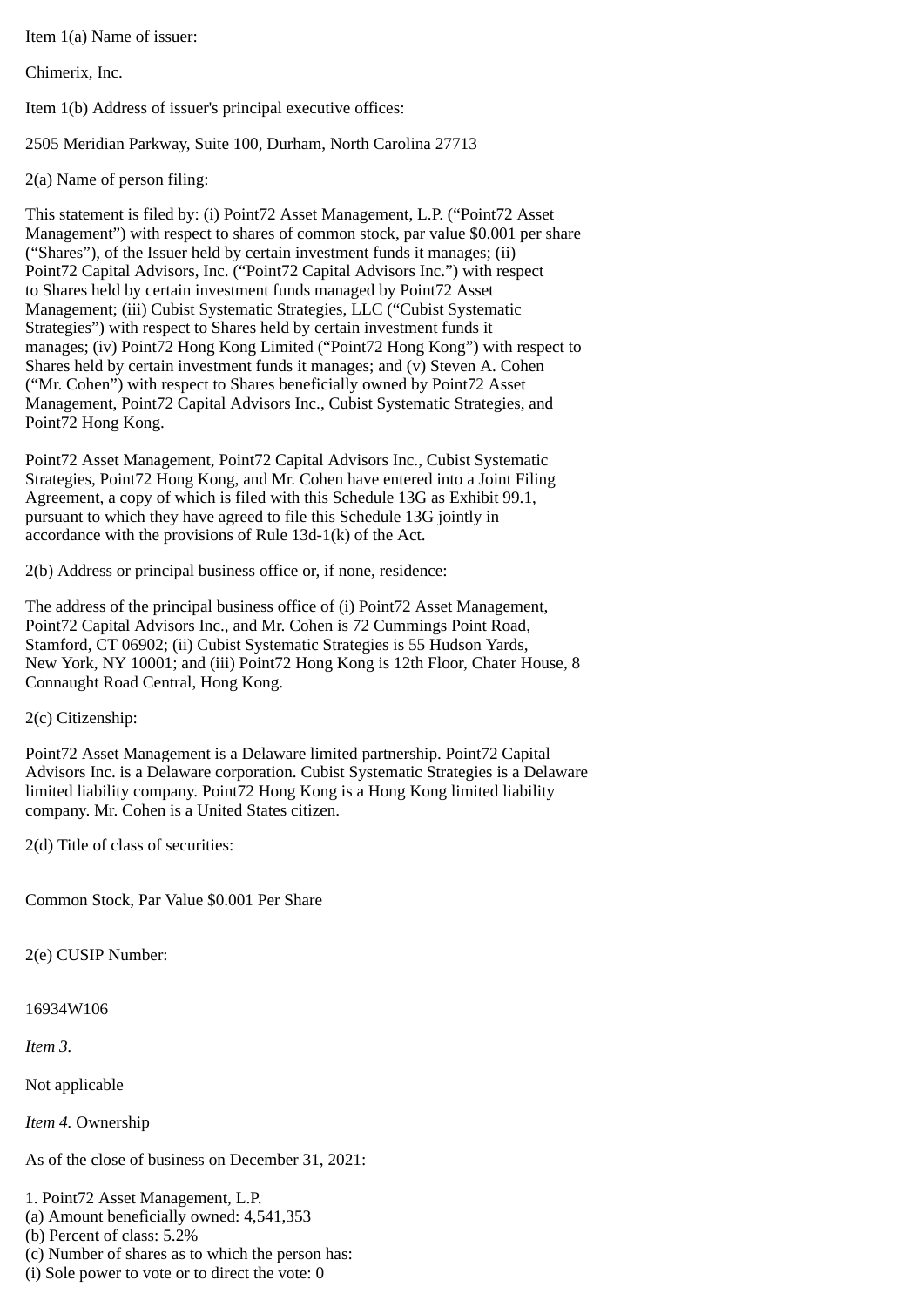- (ii) Shared power to vote or to direct the vote: 4,541,353
- (iii) Sole power to dispose or to direct the disposition of: 0
- (iv) Shared power to dispose or to direct the disposition of: 4,541,353
- 2. Point72 Capital Advisors, Inc.
- (a) Amount beneficially owned: 4,541,353
- (b) Percent of class: 5.2%
- (c) Number of shares as to which the person has:
- (i) Sole power to vote or to direct the vote: 0
- (ii) Shared power to vote or to direct the vote: 4,541,353
- (iii) Sole power to dispose or to direct the disposition of: 0
- (iv) Shared power to dispose or to direct the disposition of: 4,541,353
- 3. Cubist Systematic Strategies, LLC
- (a) Amount beneficially owned: 1,800
- (b) Percent of class: <0.1%
- (c) Number of shares as to which the person has:
- (i) Sole power to vote or to direct the vote: 0
- (ii) Shared power to vote or to direct the vote: 1,800
- (iii) Sole power to dispose or to direct the disposition of: 0
- (iv) Shared power to dispose or to direct the disposition of: 1,800
- 4. Point72 Hong Kong Limited
- (a) Amount beneficially owned: 5,101
- (b) Percent of class: <0.1%
- (c) Number of shares as to which the person has:
- (i) Sole power to vote or to direct the vote: 0
- (ii) Shared power to vote or to direct the vote: 5,101
- (iii) Sole power to dispose or to direct the disposition of: 0
- (iv) Shared power to dispose or to direct the disposition of: 5,101
- 5. Steven A. Cohen
- (a) Amount beneficially owned: 4,548,254
- (b) Percent of class: 5.2%
- (c) Number of shares as to which the person has:
- (i) Sole power to vote or to direct the vote: 0
- (ii) Shared power to vote or to direct the vote: 4,548,254
- (iii) Sole power to dispose or to direct the disposition of: 0
- (iv) Shared power to dispose or to direct the disposition of: 4,548,254

Point72 Asset Management, Point72 Capital Advisors Inc., Cubist Systematic Strategies, Point72 Hong Kong, and Mr. Cohen own directly no Shares. Pursuant to an investment management agreement, Point72 Asset Management maintains investment and voting power with respect to the securities held by certain investment funds it manages. Point72 Capital Advisors Inc. is the general partner of Point72 Asset Management. Pursuant to an investment management agreement, Cubist Systematic Strategies maintains investment and voting power with respect to the securities held by certain investment funds it manages. Pursuant to an investment management agreement, Point72 Hong Kong maintains investment and voting power with respect to the securities held by certain investment funds it manages. Mr. Cohen controls each of Point72 Asset Management, Point72 Capital Advisors Inc., Cubist Systematic Strategies, and Point72 Hong Kong. As of December 31, 2021, by reason of the provisions of Rule 13d-3 of the Securities Exchange Act of 1934, as amended, each of (i) Point72 Asset Management, Point72 Capital Advisors Inc. and Mr. Cohen may be deemed to beneficially own 4,541,353 Shares (constituting approximately 5.2% of the Shares outstanding), (ii) Cubist Systematic Strategies and Mr. Cohen may be deemed to beneficially own 1,800 Shares (constituting <0.1% of the Shares outstanding) and (iii) Point72 Hong Kong and Mr. Cohen may be deemed to beneficially own 5,101 Shares (constituting <0.1% of the Shares outstanding). Each of Point72 Asset Management, Point72 Capital Advisors Inc., Cubist Systematic Strategies, Point72 Hong Kong, and Mr. Cohen disclaims beneficial ownership of any of the securities covered by this statement.

*Item 5.* Ownership of 5 Percent or Less of a Class.

If this statement is being filed to report the fact that as of the date hereof the reporting person has ceased to be the beneficial owner of more than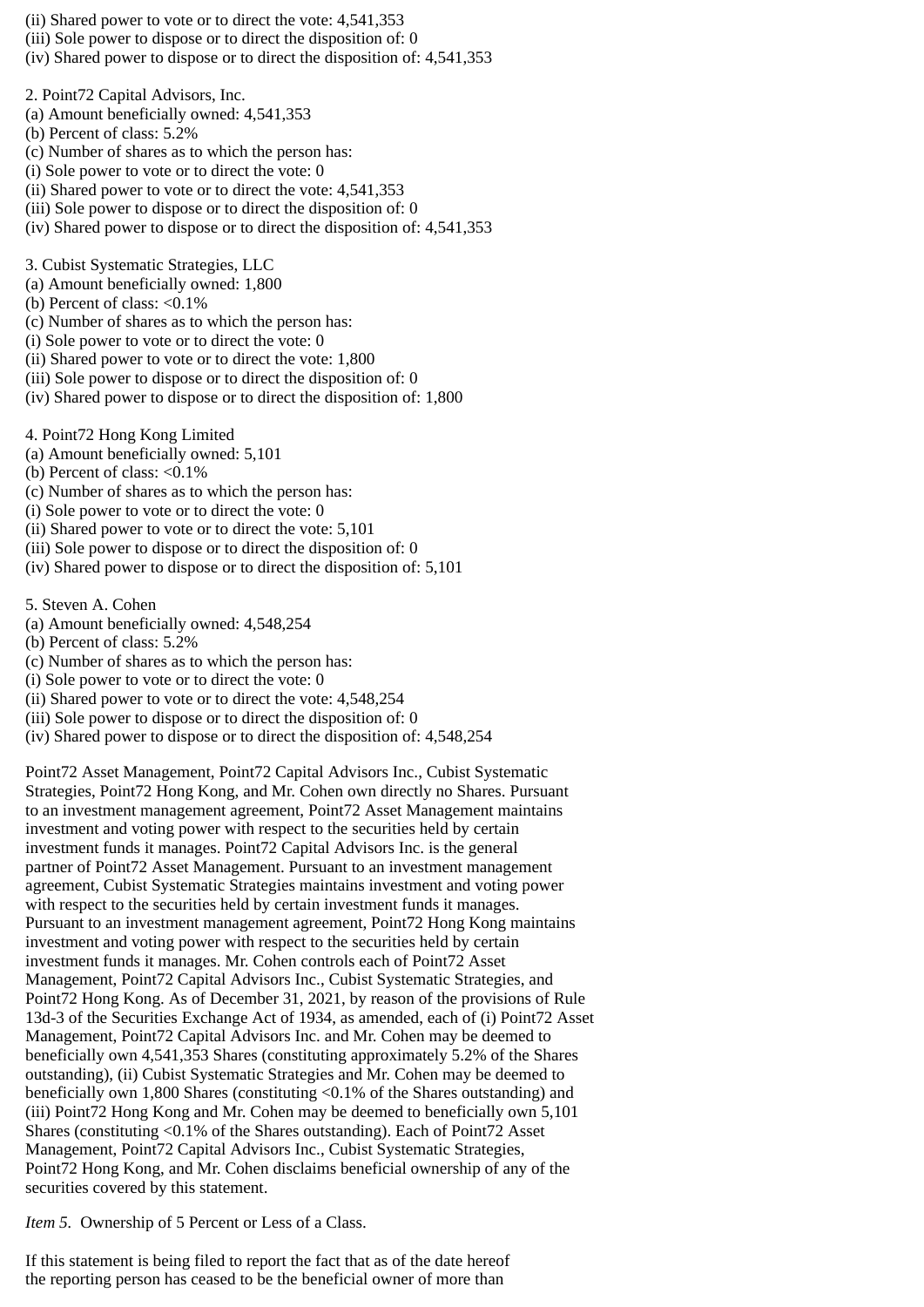5 percent of the class of securities, check the following [].

*Item 6.* Ownership of More than 5 Percent on Behalf of Another Person.

Not applicable

*Item 7.* Identification and Classification of the Subsidiary Which Acquired the Security Being Reporting on by the Parent Holding Company or Control Person.

Not applicable

*Item 8.* Identification and Classification of Members of the Group

Not applicable

*Item 9.* Notice of Dissolution of Group.

Not applicable

*Item 10.* Certifications

By signing below I certify that, to the best of my knowledge and belief, the securities referred to above were not acquired and are not held for the purpose of or with the effect of changing or influencing the control of the issuer of the securities and were not acquired and are not held in connection with or as a participant in any transaction having that purpose or effect, other than activities solely in connection with a nomination under§ 240.14a-11.

*Signature.* After reasonable inquiry and to the best of my knowledge and belief, I certify that the information set forth in this statement is true, complete and correct.

Dated: February 14, 2022

# POINT72 ASSET MANAGEMENT, L.P.

By: /s/ Jason M. Colombo Name: Jason M. Colombo Title: Authorized Person

POINT72 CAPITAL ADVISORS, INC.

By: /s/ Jason M. Colombo Name: Jason M. Colombo Title: Authorized Person

# CUBIST SYSTEMATIC STRATEGIES, LLC

By: /s/ Jason M. Colombo Name: Jason M. Colombo Title: Authorized Person

# POINT72 HONG KONG LIMITED

By: /s/ Jason M. Colombo Name: Jason M. Colombo Title: Authorized Person

# STEVEN A. COHEN

By: /s/ Jason M. Colombo Name: Jason M. Colombo Title: Authorized Person